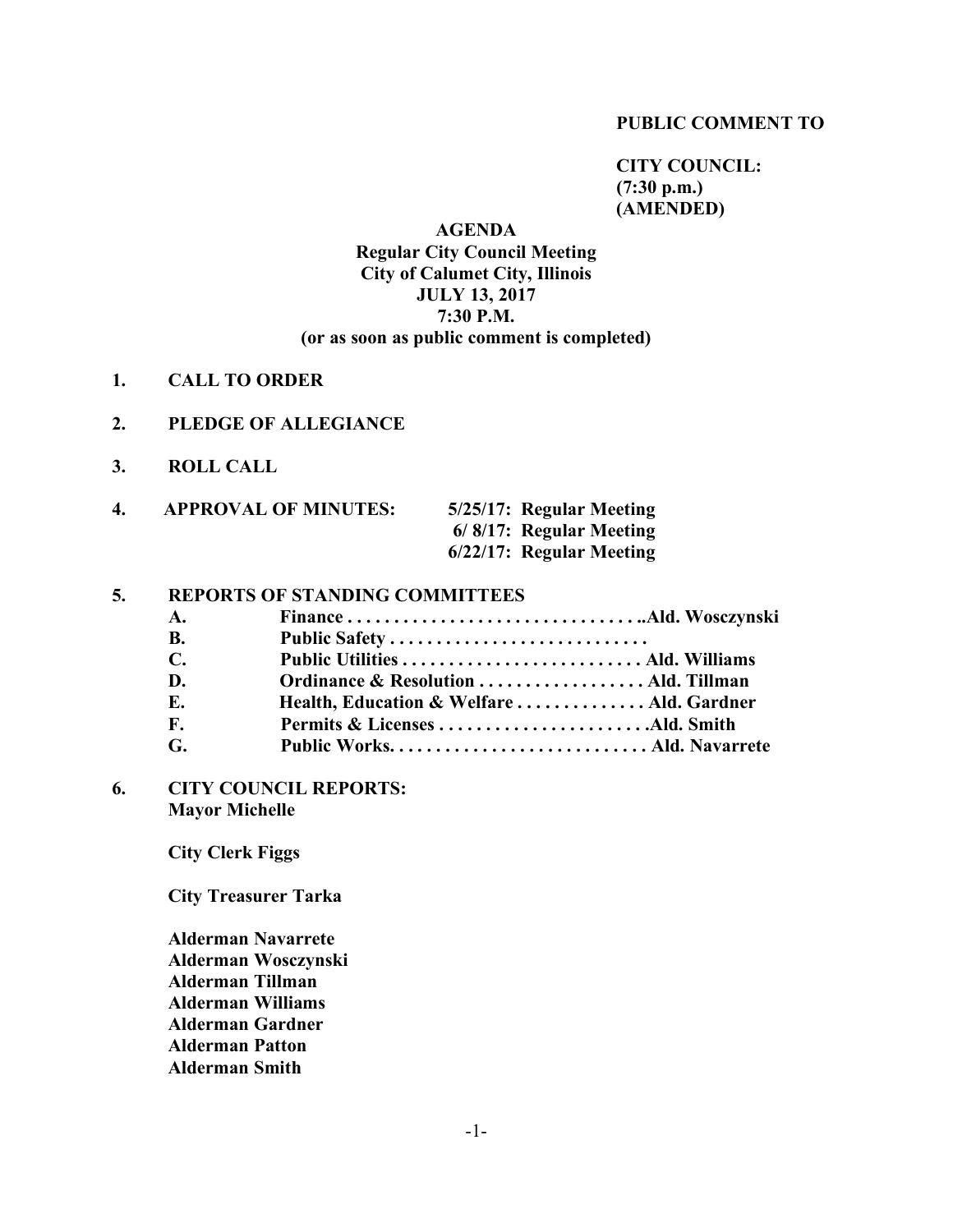## **7. INFORMATIONAL ITEMS TO BE ACCEPTED AND PLACED ON FILE**

| A. City Clerk Figgs                           | <b>RE:</b> Submitting Monthly Reports for<br><b>May 2017 and June 2107</b>                                                                     |  |
|-----------------------------------------------|------------------------------------------------------------------------------------------------------------------------------------------------|--|
| <b>B. Illinois Dept. of Natural Resources</b> | <b>RE: Pre-hearing Conference-Lake</b><br>Michigan water/Bartlett                                                                              |  |
| C. Illinois Municipal League                  | <b>RE: Annual Conference Registration</b>                                                                                                      |  |
| D. Illinois Municipal League                  | <b>RE:</b> Certificate of Membership                                                                                                           |  |
| <b>E.</b> Robinson Engineering                | RE: 2017/2018 Sidewalk/Concrete<br>R&R Program (Bid Opening $7-11-17$ @<br>2:30 pm- Rock Salt Purchase and<br><b>3pm-Sidewalk and Concrete</b> |  |
| <b>F. Revenue &amp; Expense Reports</b>       | <b>Revenue &amp; Expense Reports for Month of</b><br><b>May 2017</b>                                                                           |  |

#### **8. NEW BUSINESS**

- **A. Various Action Items - consideration of and possible action:**
	- **1. Direct police and fire commission to hire two officers to replace Ofc. Kyle Brasewicz #249, who resigned effective 25 June 2017, and Robert Hynek # 157, who resigned effective 22 June 2017.**
	- **2. Alderman Gardner requesting temporary speed bumps on 200 block of 157th St.; requesting Public Works to post sign.**
	- **3. Alderman Gardner requesting temporary speed bumps on 100 block of 157th St. from Wentworth to Stateline; requesting Public Works to post sign.**
	- **4. Alderman Garner requesting resident parking sign to be placed in front of 45 Warren St., requesting Public Works to post sign.**
	- **5. Alderman Gardner requesting temporary speed bumps to be placed on Legion Dr. between Warren and 157th St.; requesting Public Works to post sign.**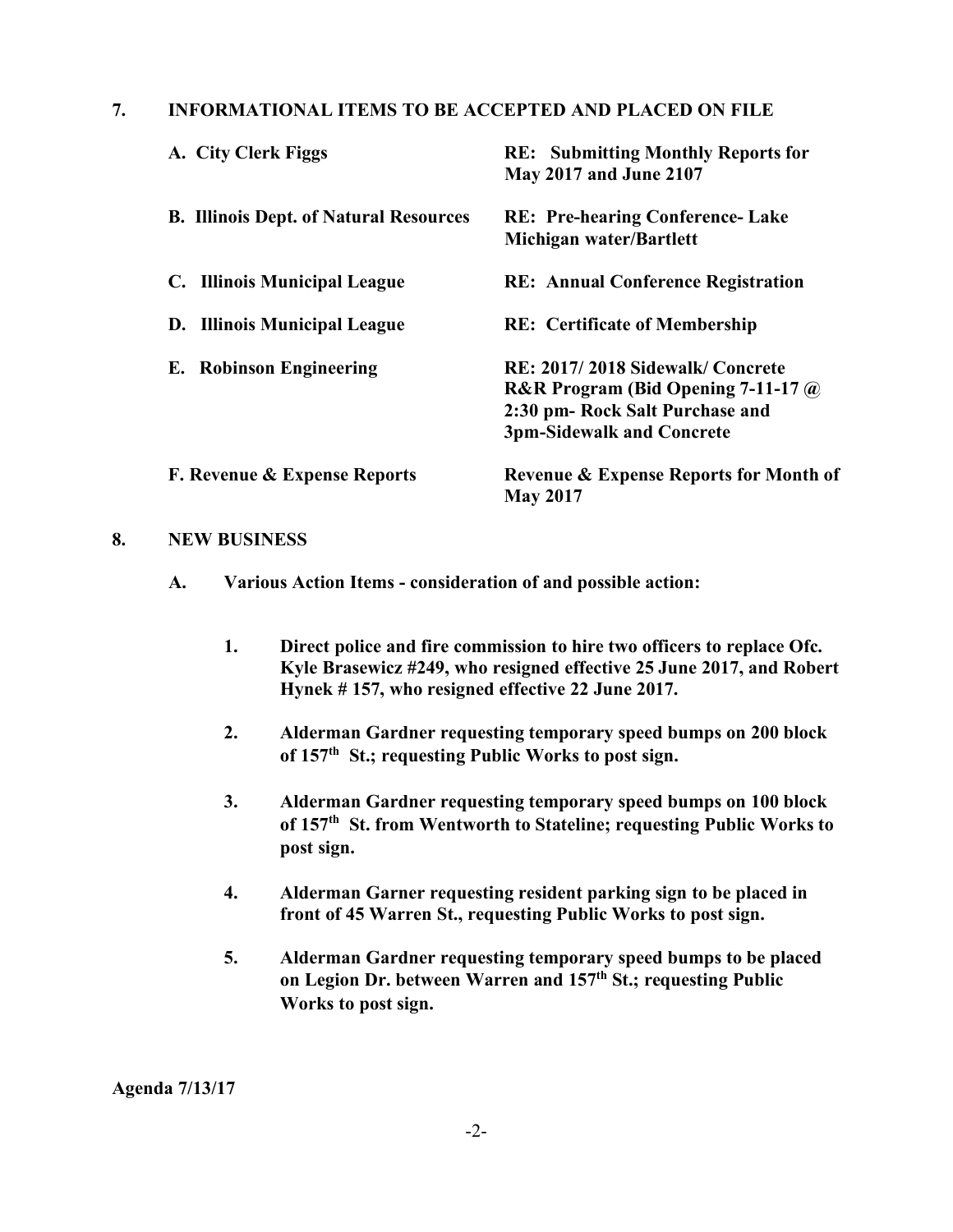- **6. Alderman Gardner requesting temporary speed bumps on 100 block of 156th Pl.; requesting Public Works to post sign.**
- **7. Alderman Garner requesting removal of handicap sign in front of 233 157th St.; requesting Public Works to remove sign.**
- **8. Alderman Tillman requesting temporary speed bumps on the block of Clyde between State Street and Stewart Ave.; requesting Public Works to post sign.**
- **9. Alderman Tillman requesting a Do Not Enter sign to be affixed on the back of the Stop sign at Prairie Ave. and State St.; requesting Public Works to post sign.**
- **10. Alderman Smith directing City Attorney to draft an age ordinance for major public retail business districts with provisions for minimum age requirements, youth supervision, and youth escort provisions to promote public safety initiatives in respective areas. Requesting prescriptive input and involvement from Public Safety and Ordinance Committees on ordinance guidelines for City Attorney's draft.**
- **11. Alderman Smith requesting to implement a public safety substation in River Oaks Mall (east) to improve public safety in retail business district. Requesting proposal to be directed to Public Safety Committee, Finance Committees, and /or all required committees for review, prescriptive input, development, and implementation with all deliberate speed.**
- **12. Alderman Smith requesting temporary speed bumps on southeast corner of Arthur and Balmoral intersections near stop signs; requesting Public Works to post sign.**
- **13. Authorize Inspectional Services to advertise bids to demo the property located at 328 154th Pl. due to unsafe and unsanitary conditions.**
- **14. Authorize Inspectional Services to advertise bids to demo the property located at 330 154th Pl. due to unsafe and unsanitary conditions.**
- **15. Authorize Inspectional Services to advertise bids to demo the property located at 304 Pulaski due to unsafe and unsanitary conditions.**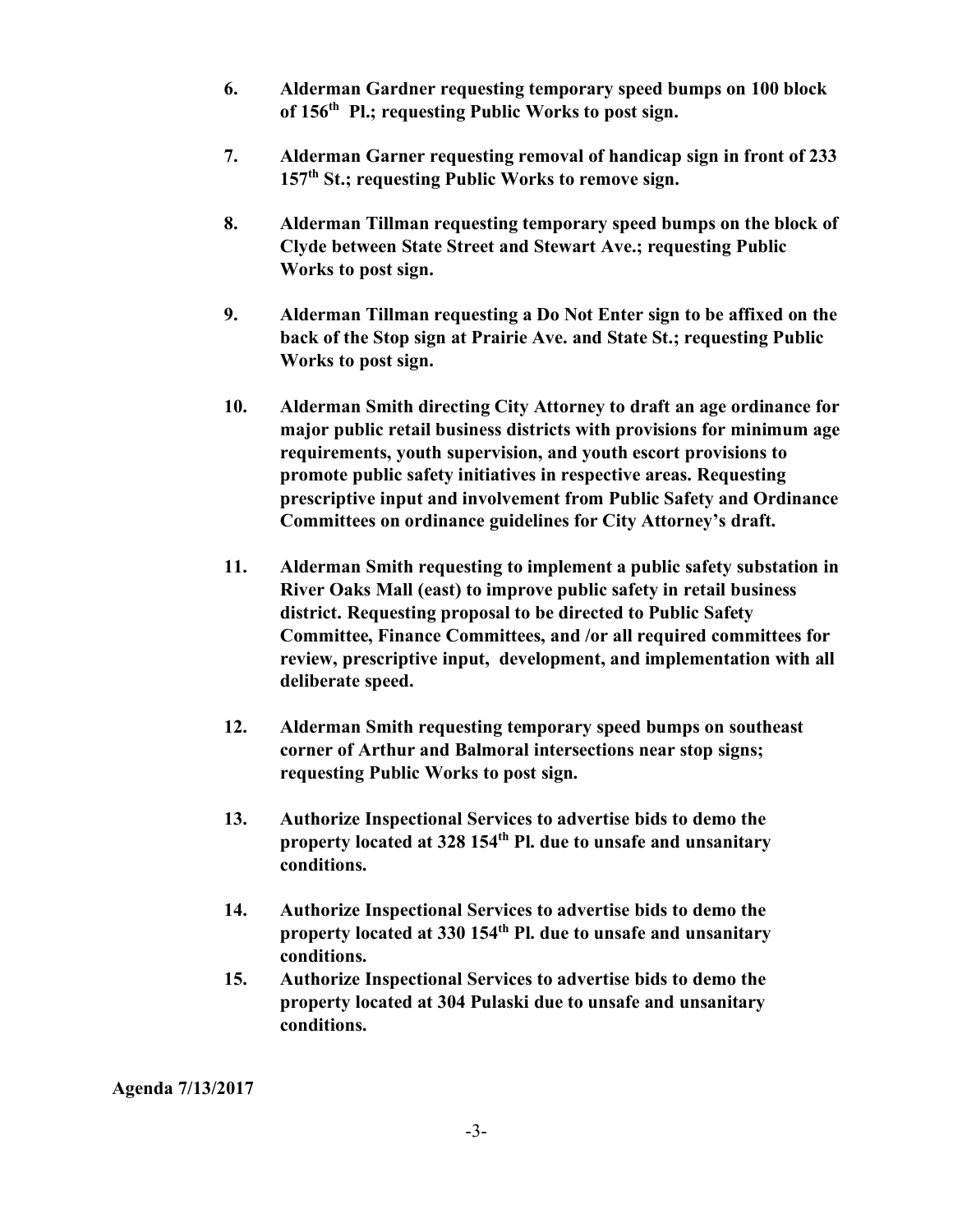- **16. Alderman Williams requesting a Resident Only Parking sign at 1721 Memorial Drive.**
- **17. Alderman Tillman requesting City Attorney to prepare a resolution honoring Annie Sneed for her work and community service in Calumet City during her lifetime.**

## **B. BUILDING PERMITS**

## **FENCE PERMIT – (PRIVACY)**

**409 Prairie -3rd Ward 663 Mackinaw- 7th Ward 1161 Memorial Drive- 2nd Ward 323 Saginaw-2nd Ward 1273 Mackinaw- 7th Ward 348 Campbell- 2nd Ward**

### **FENCE PERMIT- PRIVACY**

**Per Alderman Smith- Approval Pending- Building Department 763 Superior – 7th Ward 767 Superior- 7th Ward**

### **NEW CONSTRUCTION GARAGE**

**241- 155th Place- 5th Ward 325- 156th Street- 5th Ward**

### **C. RESOLUTIONS AND ORDINANCES**

- **1. Resolution recognizing Meats by Linz with a special thank you for its donation and generosity to the Fire Department.**
- **2. Resolution recognizing Wes's Towing and Brian Booker with a special thank you for their donation and generosity to the Fire Department.**
- **3. Resolution honoring Nick Manousopoulos for his many years of service to the City of Calumet City.**
- **4. Resolution authorizing the acquisition of certain property (555 Burnham Avenue, Calumet City, IL) and authorizing the Mayor, City Clerk, and/or**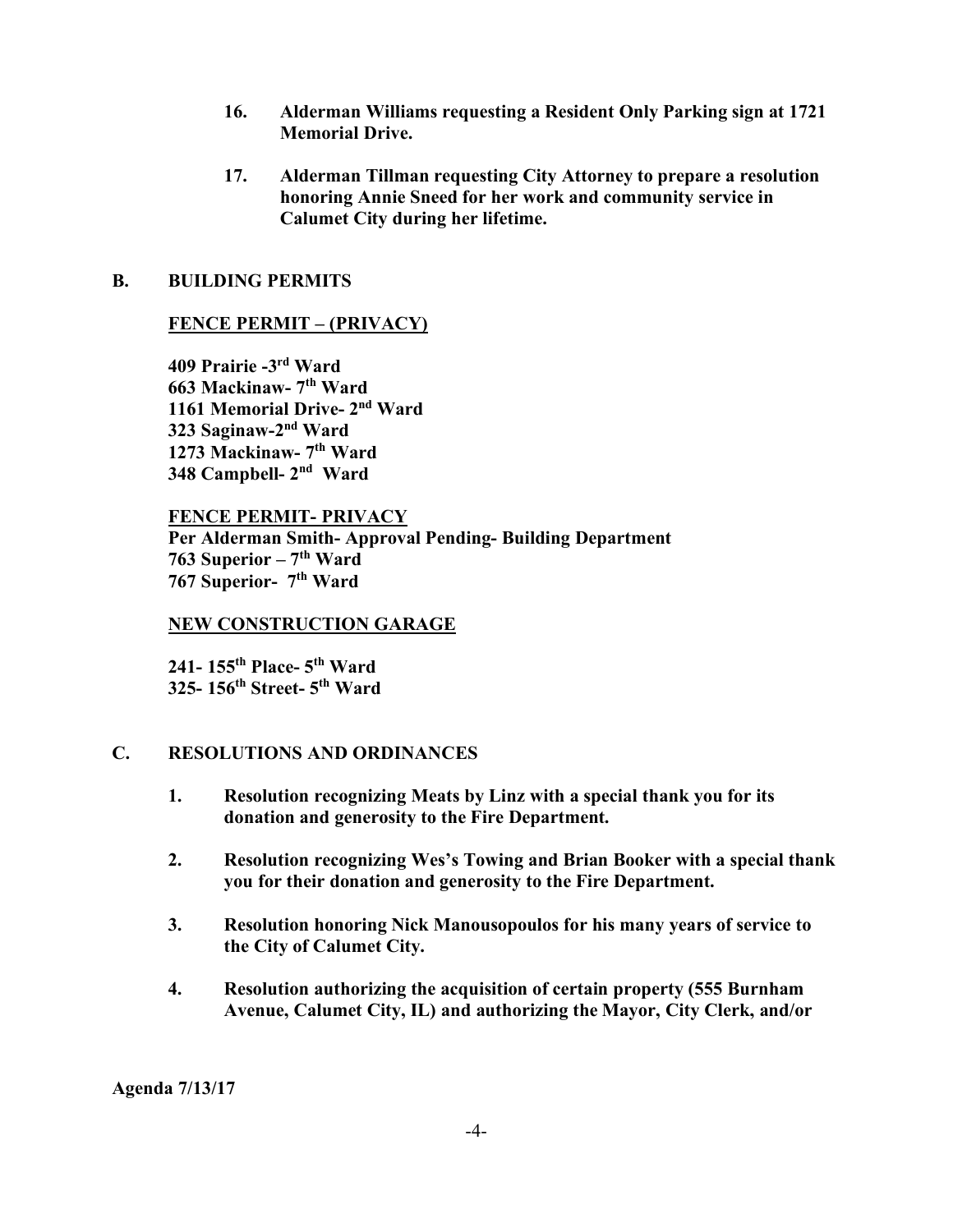**Corporation Counsel to execute all documents necessary to effectuate said acquisition.**

- **5. Ordinance Amending Chapter 90 of the Municipal Code of the City of Calumet City, Cook County, Illinois-Handicapped Parking- 1705 Memorial Drive**
- **6. Ordinance Amending Chapter 90 of the Municipal Code of the City of Calumet City, Cook County, Illinois-Handicapped Parking- 305 Memorial Drive**
- **7. Ordinance Amending Ordinance no. #17-22 of the Municipal Code of the City of Calumet City, Cook County, Illinois.**

# **D. FINANCIAL MATTERS**

- **1. Authorize payment in the amount of \$279.00 to vendor WBD Marketing for flyers printed June 22, 2017 per request of Alderman Tillman; direct City Treasurer to remit payment of \$279.00 to be charged to account #01010- 52323.**
- **2. Approve Award Letter for the FY 2017 Preparatory Sewer Cleaning and Televising Project according to the communication and recommendation from City Engineer.**
- **3. Authorize the City Treasurer to complete the IRS Form 720 and issue a check payable to United States Treasury for \$1,106.70 for the 2017 PCOR fee. The expense will be posted to general ledger account #01099-51130.**
- **4. Authorize Buy-Back for John M. Rodeck effective from his retirement on May 26, 2017 per the communication.**
- **5. Authorize Buy-Back for Fire Chief William Galgan retirement effective July 7, 2017 as per communication.**
- **6. Authorize Buy-Back for Kyle Brasewicz resignation from Calumet City Police Department effective June 25, 2017 as per communication.**
- **7. Authorize Buy-Back for Robert Hynek resignation from Calumet City Police Department effective June 22, 2017 as per communication.**
- **8. Amend June 8th motion regarding Russell Larson Buy- Back as per**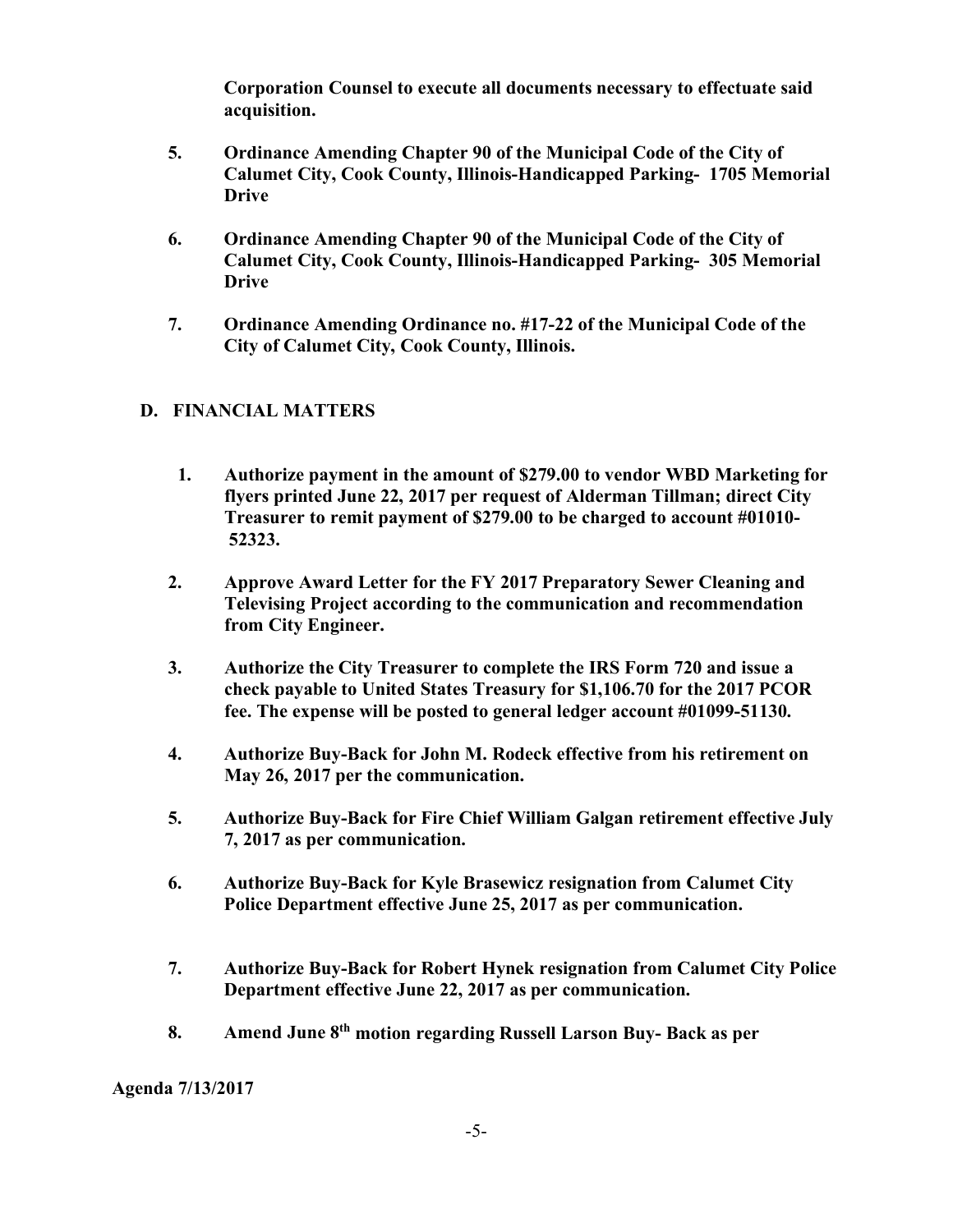#### **communication.**

- **9. Approve tree trimming, removal, grinding stump and haul away on Stewart Avenue from Superior to Water Tank Park in the amount not to exceed \$9,400.00 to Piekarski & Sons; direct City Treasurer to remit payment and charge to account #01041-52119. (Clear for installation of pole cameras.)**
- **10. Authorize Chief Fletcher to attend the 41st Training Conference for N.O.B.L.E. (National Organization of Black Law Enforcement Executives) in Atlanta, GA. From July 27-Aug. 1, 2017; direct City Treasurer to remit payment in the total amount of \$2,514.25 taken from Line item 010-60-52300 per the communication.**
- **11. Authorize City Treasurer to remit payment to the Illinois Environmental Protection Agency Division of Water Pollution Control for the Illinois EPA's Annual NPDES and Stormwater fees for the period of 7/01/17 to 6/30/18 in the amount of \$21,000.00, to be charged to Account #03036 53452.**
- **12. Approve Freedom's Eve 2017 that was held July 3rd following the public safety plan and direct the City Treasurer to remit payment to Calumet Memorial Park District in the amount of \$18,845.00; payable from account #01099-52704. (City's share of half of total expenses).**
- **13. Approve Payment to Complex Network Solutions and authorize the Treasurer's office to remit payment of \$18,713.15 to Otis Elevator Company from Acct# 01060-52345 (Maintenance SVC/Building)**
- **14. Approve payment of the HP Server Hardware and Software Maintenance/ Support Contract in the amount of \$6,813.20 and direct the City Treasurer's Office to remit payment and charge account #01099-52630.**
- **15. Approve membership dues for South Suburban Mayors and Managers Association from 6/11/17 to 12/31/17 in the amount not to exceed \$17,703.00; direct City Treasurer to remit payment and charge to account #01099-52353; memberships.**
- **16. Approve a Tax Increment Financing (TIF) reimbursement in the amount of \$18,300.00 to H.B. Taylor Company, located at 100 Riverside Drive, per the approved redevelopment agreement (Ord. #16-46); direct City Treasurer to remit payment and charge to the appropriate account.**
- **17. Direct Robinson Engineering to prepare Contract Plans and Bid Specifications and go out for Bid for Water Main Improvements at the Park of River Oaks in the amount not to exceed \$291,000.; direct the City**